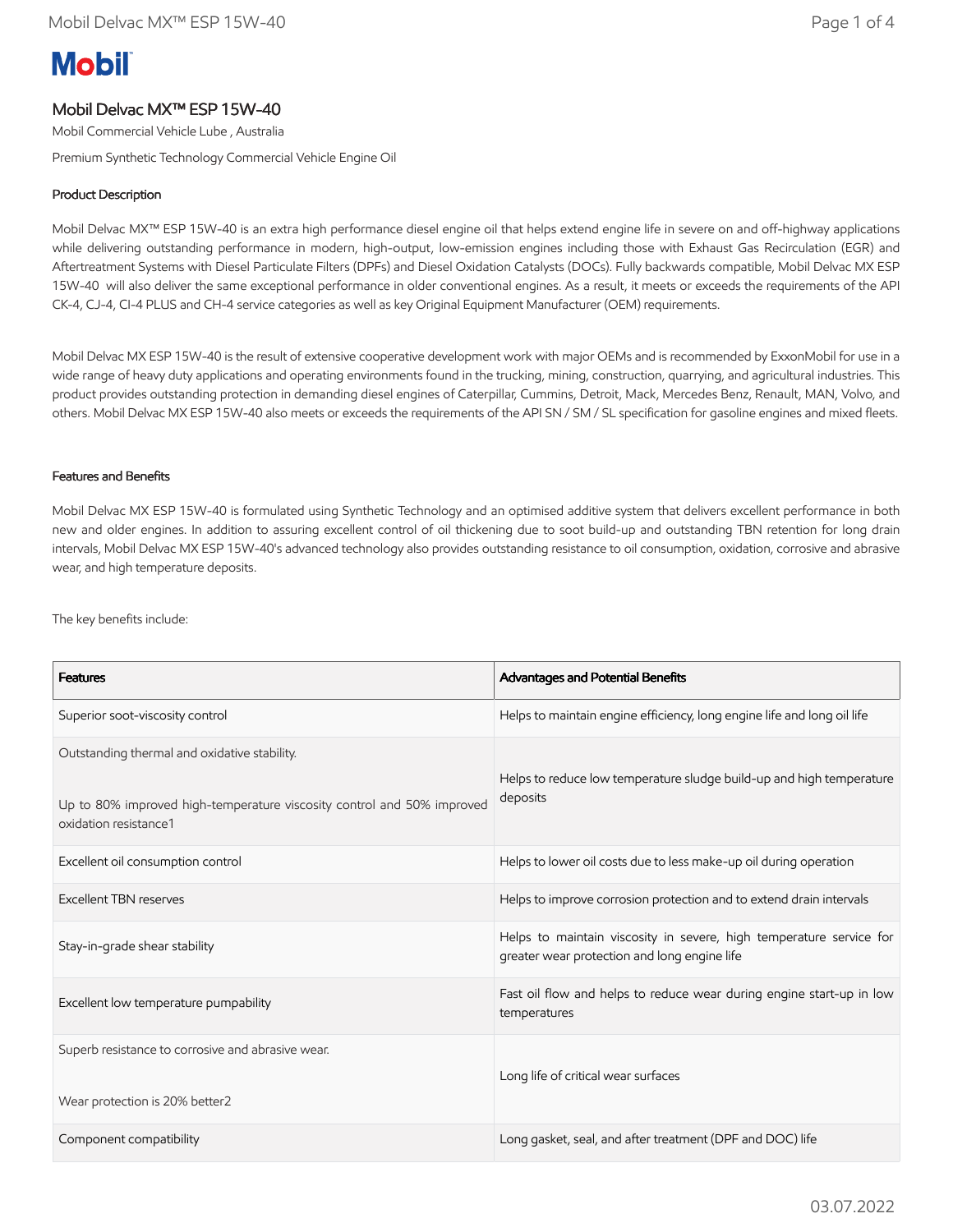Mobil Delvac MX™ ESP 15W-40 Page 2 of 4

| <b>Features</b>                                                                                                     | Advantages and Potential Benefits         |
|---------------------------------------------------------------------------------------------------------------------|-------------------------------------------|
| Meets demanding specifications of key OEMs and API gasoline service<br>categories                                   | One engine oil for mixed fleet operations |
| Footnotes:<br>Based on comparison of Volvo T-13 engine test results, compared to earlier<br>API CJ-4 formulation    |                                           |
| 2 Based on comparison of Cummins ISM and Mack T-12 engine test results,<br>compared to earlier API CJ-4 formulation |                                           |

#### Applications

Recommended by ExxonMobil for use in:

 • Heavy Duty Diesel Engines including Euro V/VI Modern Low Emissions Vehicles, Utilizing Technologies such as Diesel Particulate Filter (DPF), Selective Catalytic Reduction (SCR), Continuously Regenerating Traps (CRT), Diesel Oxidation Catalysts (DOC) and Exhaust Gas Recirculation (EGR)

 • High-performance diesel applications including turbo-charged designs featuring EGR Technology and diesel applications using older, naturally aspirated conventional designs.

- On-highway heavy-duty trucking and off-highway including: construction, mining, quarrying, and agriculture.
- On-highway applications operating in both high speed/high load and short haul pick-up/delivery.
- Off-highway applications operating in severe low speed/heavy load conditions
- High performance gasoline engines and mixed fleet operations.
- Diesel-powered equipment from American, European and Japanese OEMs

#### Specifications and Approvals

| This product has the following approvals:   |
|---------------------------------------------|
| Detroit Detroit Fluids Specification 93K222 |
| Detroit Fluids Specification 93K218         |
| DEUTZ DQC II-10 LA                          |
| Mack EO-N Premium Plus 03                   |
| Mack EO-O Premium Plus                      |
| MACK EOS-4.5                                |
| <b>RENAULT TRUCKS RLD-3</b>                 |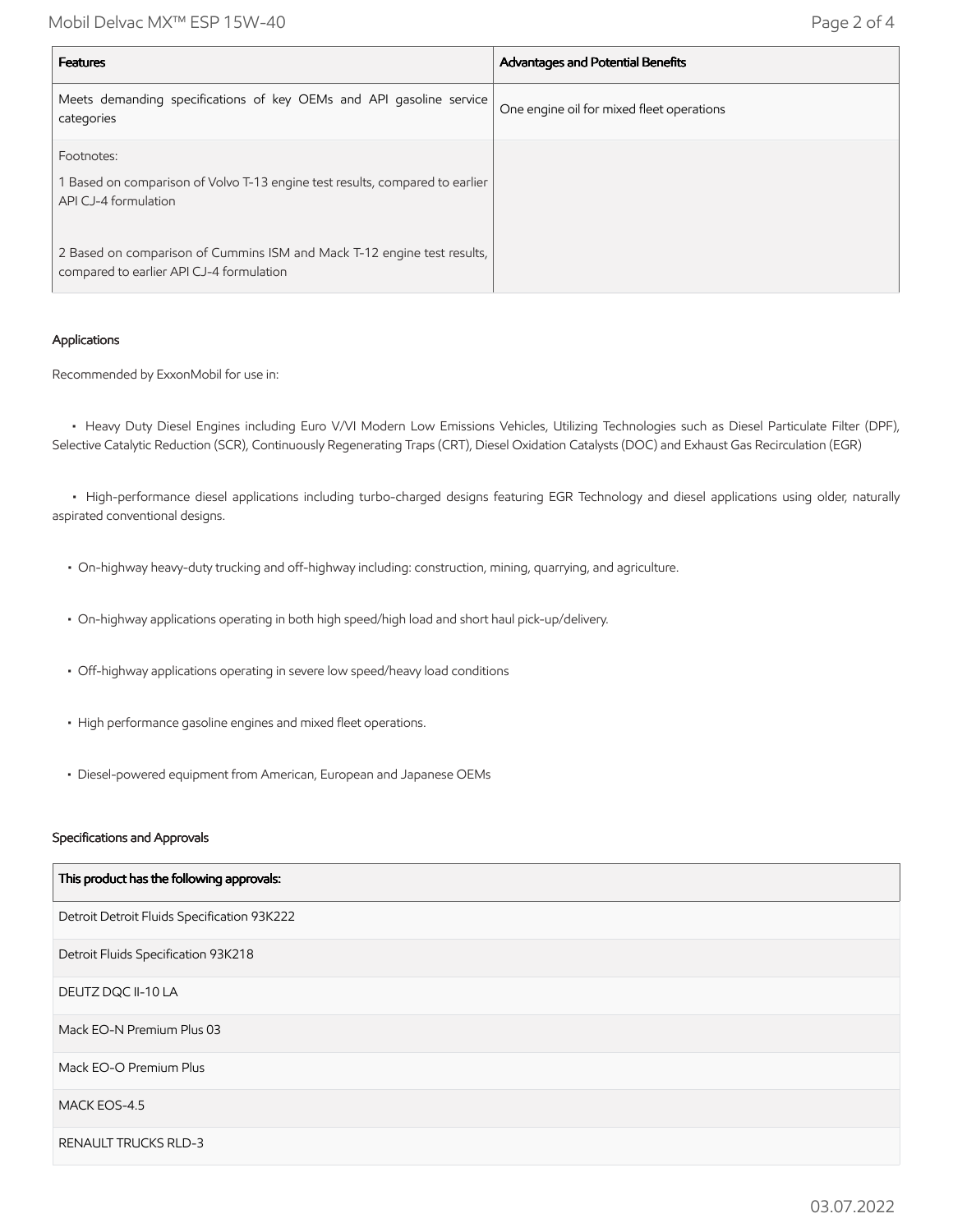| This product has the following approvals: |
|-------------------------------------------|
| VOLVO VDS-2                               |
| VOLVO VDS-3                               |
| VOLVO VDS-4                               |
| VOLVO VDS-4.5                             |

| This product is recommended for use in applications requiring: |
|----------------------------------------------------------------|
| API CF                                                         |
| API CF-2                                                       |
| API CF-4                                                       |
| API CG-4                                                       |
| MAN M 3575                                                     |

| This product meets or exceeds the requirements of: |
|----------------------------------------------------|
| API CH-4                                           |
| API CI-4                                           |
| API CI-4 PLUS                                      |
| APICJ-4                                            |
| APICK-4                                            |
| API SL                                             |
| API SM                                             |
| API SN                                             |
| JASO DH-2                                          |
| ACEA E7                                            |
| ACEA E9                                            |
| Caterpillar ECF-3                                  |
| Cummins CES 20081                                  |
| Cummins CES 20086                                  |

#### Properties and Specifications

Property